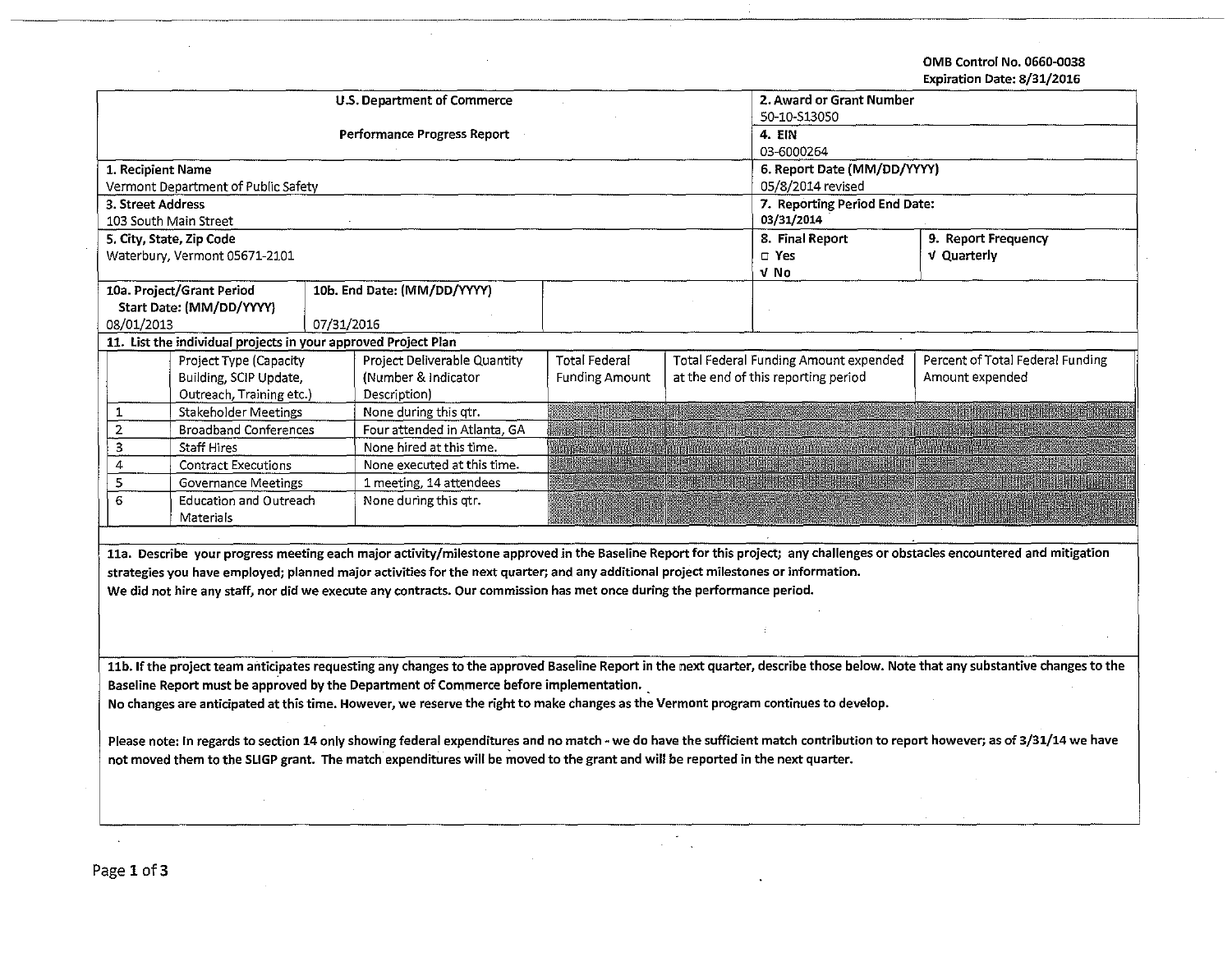## OMB Control No. 0660-0038 Expiration Date: 8/31/2016

11c. Provide any other information that would be useful to NTIA as it assesses this project's progress.

None at this time.

lld. Describe any success stories or best practices you have identified. Please be as specific as possible. None at this time.

12. Personnel

12a. If the project is not fully staffed, describe how any lack of staffing may impact the project's time line and when the project will be fully staffed.

The Department of Public Safety has received approval to proceed with this award from the State of Vermont's Joint Fiscal Office (JFO). We have also received approval for the hiring of a full time project manager to help guide this project. The hiring process will begin in the next reporting period. We are hopeful that the person who will fill this position will be hired in this next quarter and the Temporary Employees in the third quarter of year one.

.

12b. Staffing Table

| <b>Job Title</b> | FTE % | Project(s) Assigned | Change |
|------------------|-------|---------------------|--------|
|                  |       |                     |        |
|                  |       |                     |        |
|                  |       |                     |        |
|                  |       |                     |        |
|                  |       |                     |        |
|                  |       |                     |        |
|                  |       |                     |        |

| ٠ | ----- | Remove Row<br>二節 |
|---|-------|------------------|
|   |       |                  |

13. Subcontracts (Vendors and/or Subrecipients)

13a. Subcontracts Table - Include all subcontractors. The totals from this table must equal the "Subcontracts Total" in Question 14f.

| Name | Subcontract Purpose                      | Type<br>(Vendor/Subrec.)      | RFP/RFO<br>Issued<br>(Y/N) | Contract<br>Executed<br>(Y/N) | Start<br>Date | End<br>Date | <b>Total Federal</b><br>Funds Allocated | Total Matching<br>Funds Allocated | Project and % Assigned |
|------|------------------------------------------|-------------------------------|----------------------------|-------------------------------|---------------|-------------|-----------------------------------------|-----------------------------------|------------------------|
| TBD  | Project Manager for<br>Technical Support | Personal Services<br>Contract | N                          |                               | TBD           | <b>TBD</b>  | 199.840.00                              |                                   | 0%                     |

Page 2 of 3